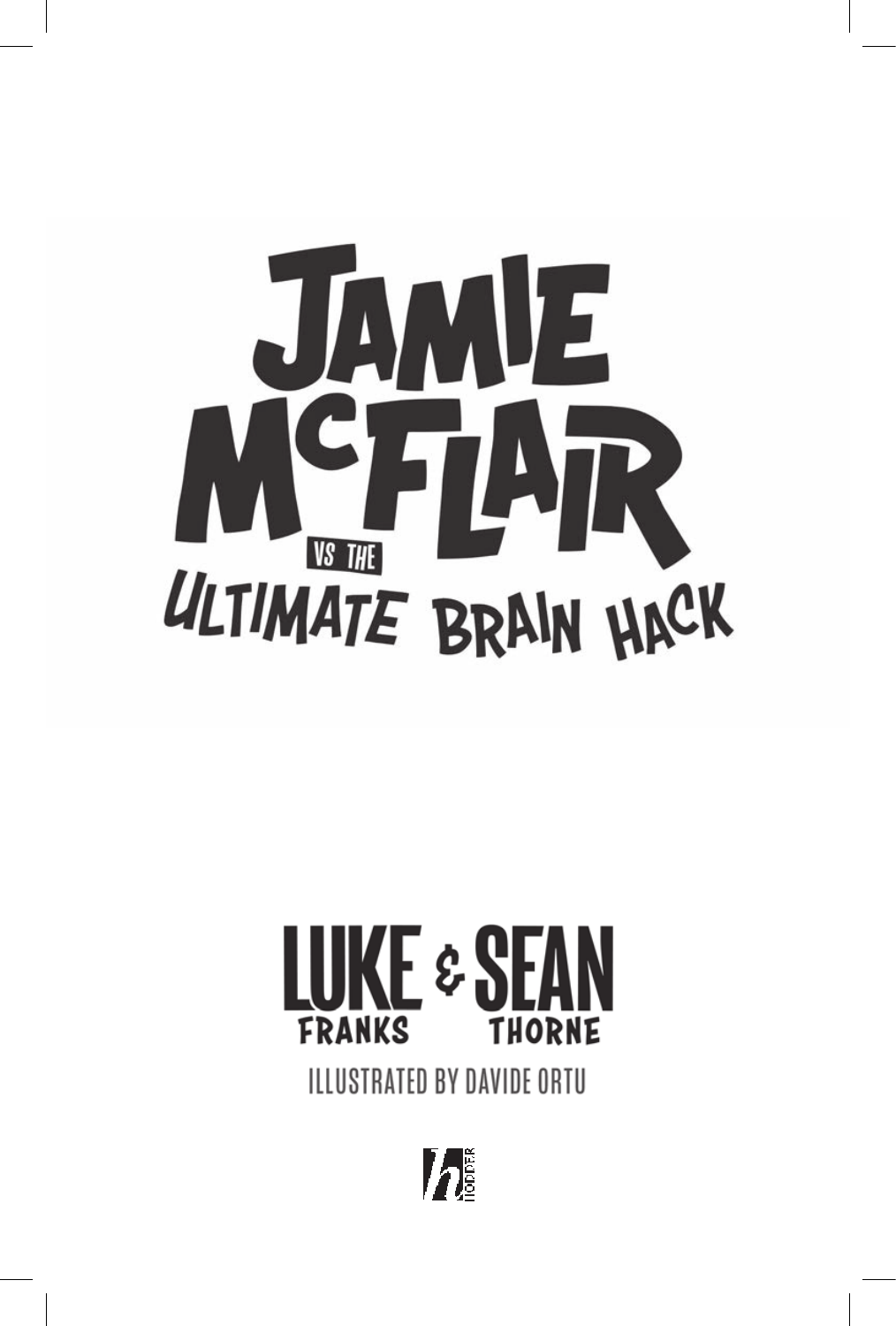## HODDER CHILDREN'S BOOKS

First published in Great Britain in 2022 by Hodder & Stoughton

1 3 5 7 9 10 8 6 4 2

Text copyright © Luke Franks & Sean Thorne, 2022 Illustrations copyright © Davide Ortu, 2022

The moral rights of the authors and illustrator have been asserted.

All characters and events in this publicaiton, other than those clearly in the public domain, are fictitious and any resemblance to real persons, living or dead, is purely coincidental.

All rights reserved.

No part of this publication may be reproduced, stored in a retrieval system, or transmitted, in any form or by any means, without the prior permission in writing of the publisher, nor be otherwise circulated in any form of binding or cover other than that in which is is published and without a similar condition including this condition being imposed on the subsequent purchaser.

> A CIP catalogue record for this book is available from the British Library.

> > ISBN 978 1 444 95604 7

Typeset by Avon DataSet Ltd, Arden Court, Alcester, Warwickshire

Printed and bound in Great Britain by Clays Ltd, Elcograf S.p.A.

The paper and board used in this book are made from wood from responsible sources.



Hodder Children's Books An imprint of Hachette Children's Group Part of Hodder & Stoughton Limited Carmelite House 50 Victoria Embankment London EC4Y 0DZ

> An Hachette UK Company www.hachette.co.uk

www.hachettechildrens.co.uk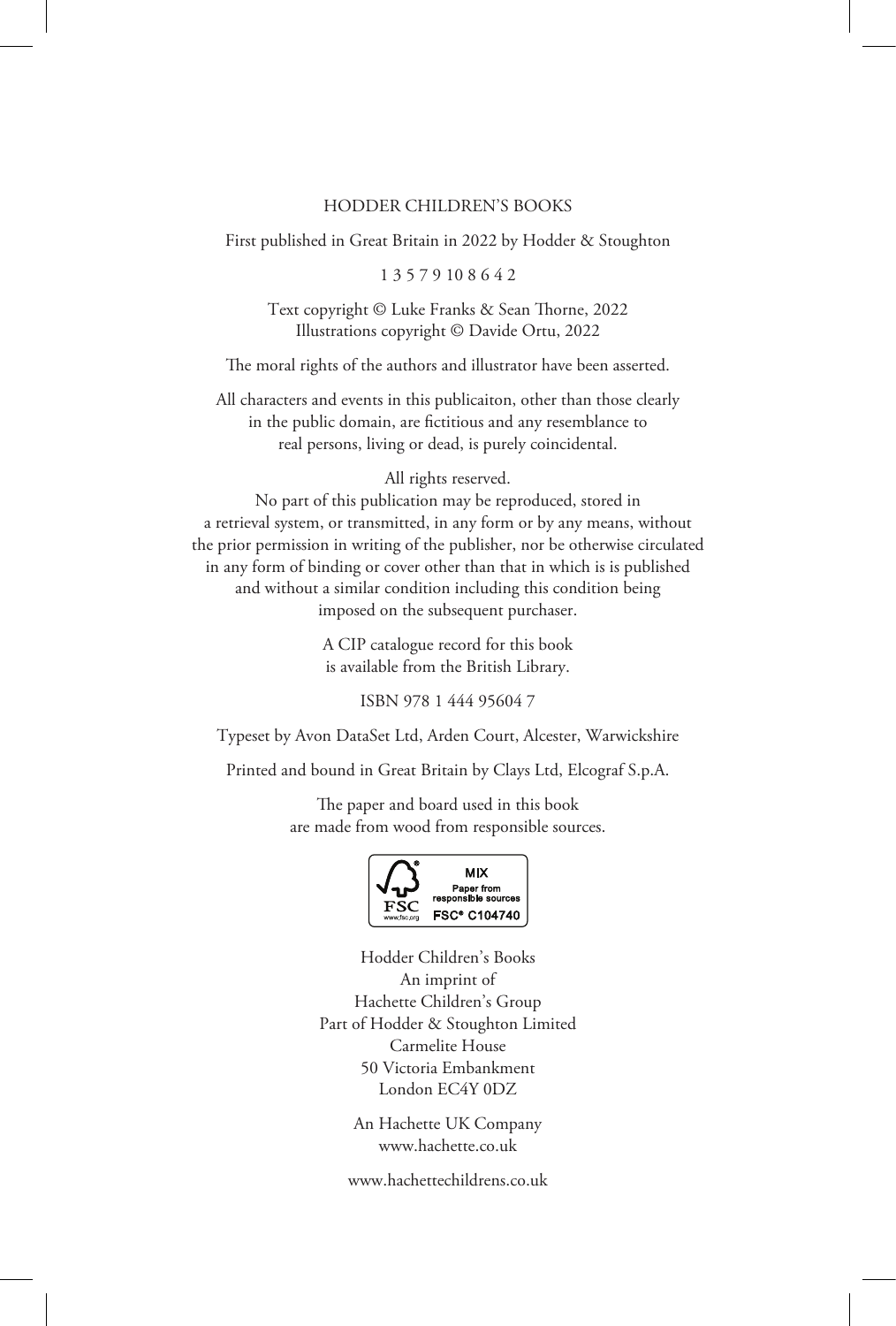**This book is dedicated to YOU! yes YOU! The fact you've come back to join Jamie for a second adventure genuinely means the world to us and we hope you have a lovely time!**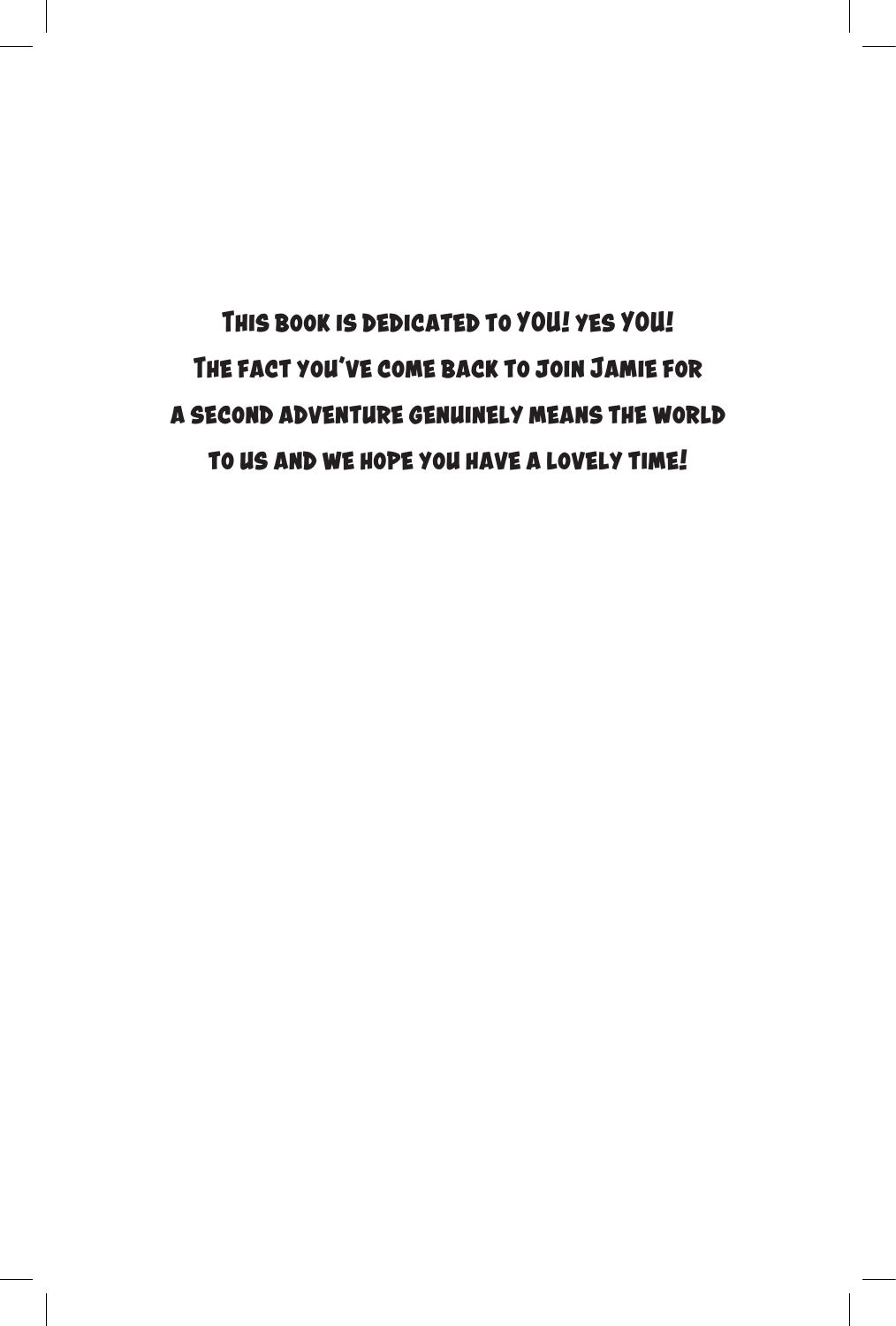## CHAPTER 1 **The Roflcopter**

It was 11 a.m. on a cold February morning when Barry Bigtime's alarm began to screech. Once upon a time, Barry would have woken up in a luxurious four-poster bed but now he was crammed into the back of a small helicopter with his undesirable roommates, Slottapuss and Flobster. The helicopter brimmed with sad smells. As Barry opened his eyes, Flobster's ghastly face was only inches away from his own. He sat up with a start. If you've ever been annoyed at sharing a bedroom with a brother or sister, Barry Bigtime could assure you things could be **MUCH WORSE.** You could be sleeping alongside a six-foot rodent with human limbs and a half-man, half-lobster who smelt as bad as he looked.

Only three months ago, Barry had been one of the most influential and affluent men not only in the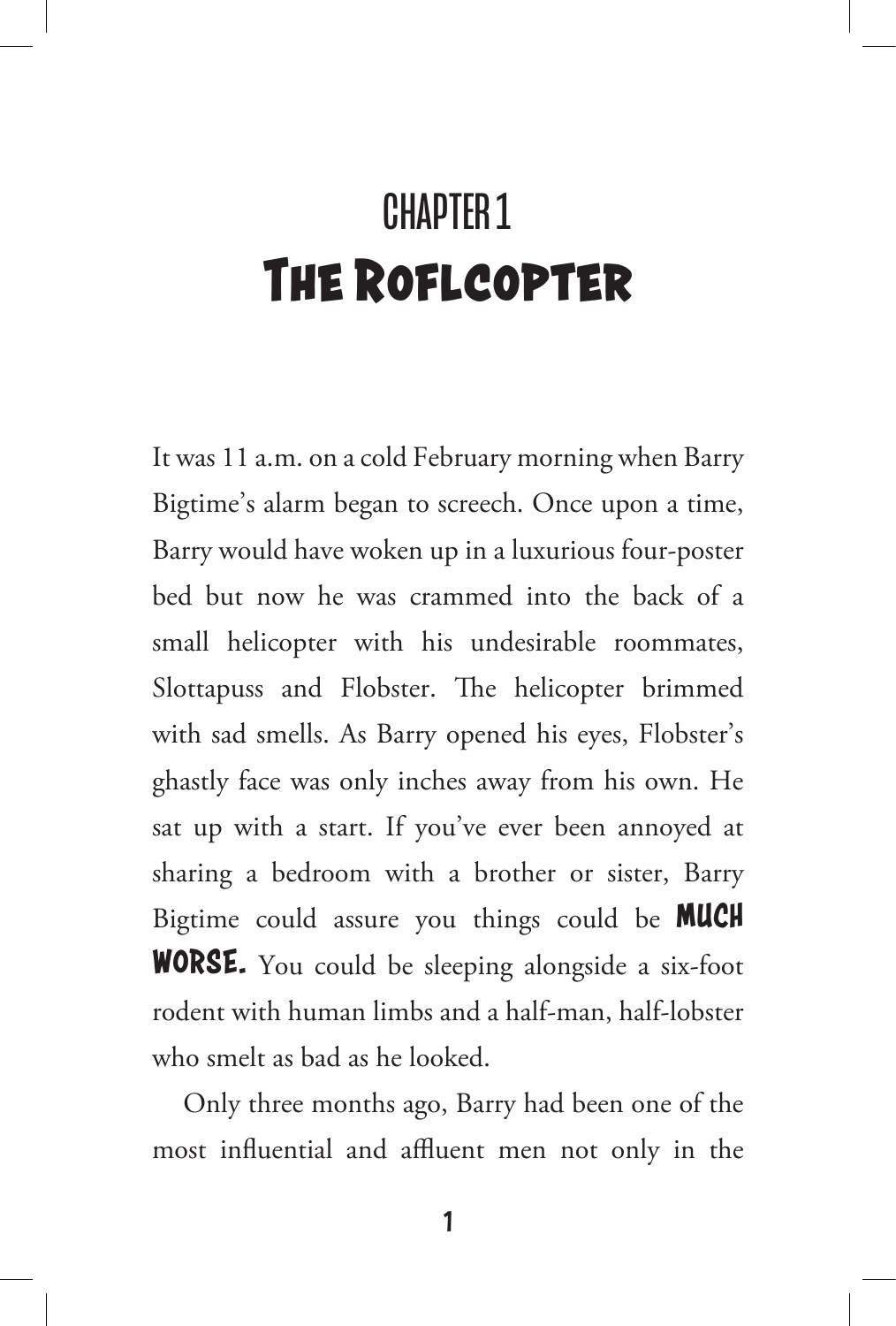world of music, but in the whole world of humans. He'd wake up in his beautiful mansion where fresh, deep-fried penguin wings would be served to him by one of his many household staff, fuelling him for a day of dominating the music industry.

Barry's life came crashing down around him when he created a boyband (in his Boyband Generator) that turned into a **MONSTER AT A MUSIC FESTIVAL.** Barry had been on the run with his two henchthings ever since. The whole sordid affair is documented in a book called *Jamie McFlair vs The Boyband Generator*. It really is a  $WILD$  tale.

As Barry struggled to sit up, he locked eyes with a photograph of Jamie McFlair that he'd torn out of a newspaper and nailed to a dartboard. Her smiling face was peppered with tiny holes. In Barry's mind, his niece had been solely responsible for the downfall of his music empire. It was her fault that he now had to live in a helicopter with rat-people and lobster-men. It was her fault he'd had to spend the last month hiding from Detective Lansdown on a deserted island (which, we hasten to add, wasn't one of those tropical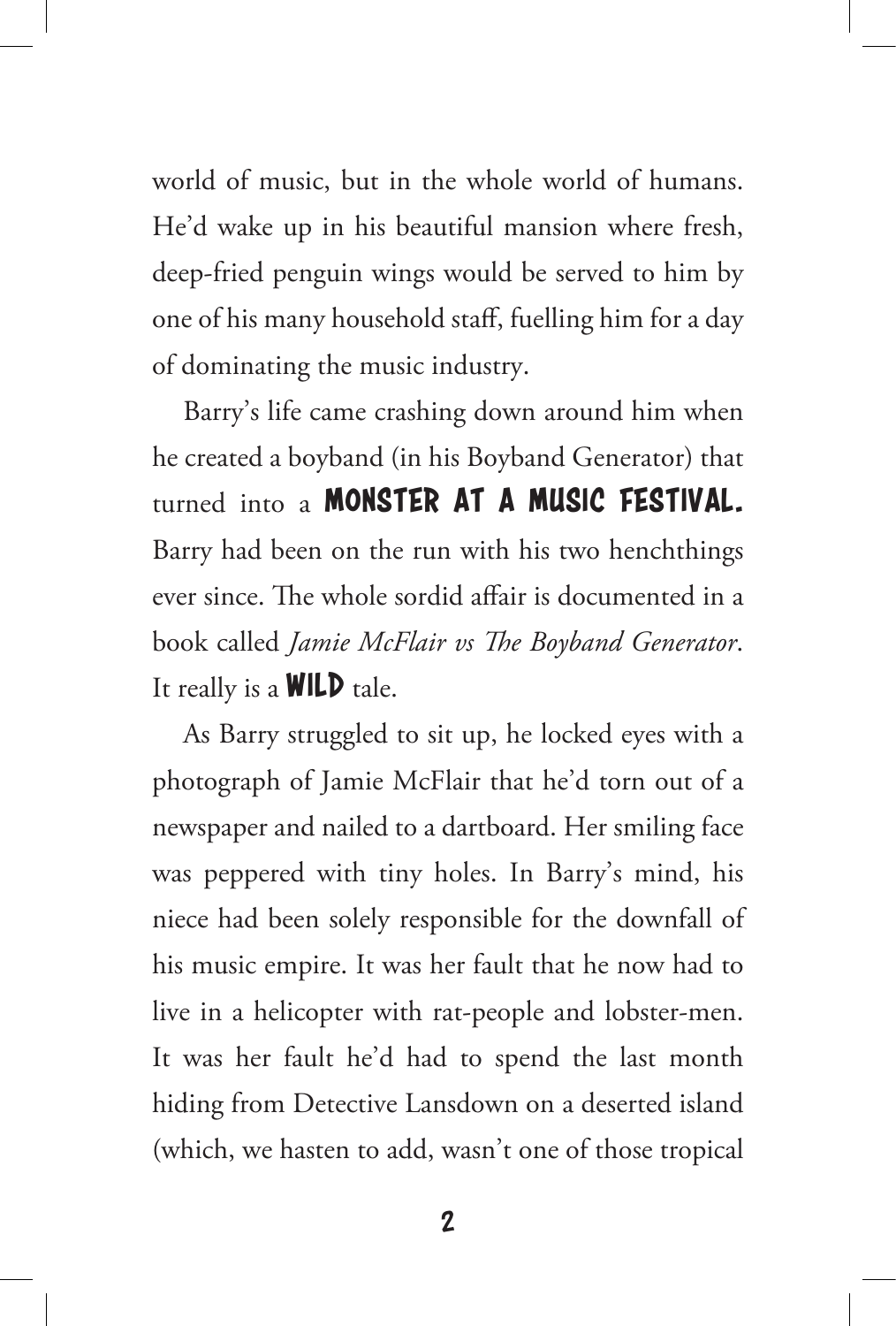deserted islands but a weird, cold, blustery one off the coast of Scotland).

It was her fault that Barry Bigtime had lost . . . well, essentially everything. **'She will pay!'** Barry snarled. With no more darts to hand, he picked up a shrivelled easy-peeler orange and hurled it at the dartboard. It jammed on to a dart and sprayed a sleeping Slottapuss with orange goo.

Slottapuss's long, rat-like muzzle crinkled. He shuffled under the blanket he'd fashioned out of papers covered with Barry's crazy drawings and mad plans. 'GET UP, YOU TWO. TODAY IS THE DAY,' Barry shouted with unnecessary volume. He switched the lights on (they weren't really lights but four torches gaffer-taped together). The beams shone directly into Flobster's eyes. His antennae twitched with shock, his long human arms waggled and his under-the-sea claws clicked as he writhed in the nest he'd made out of newspaper.

Barry was already on his feet and whipped away Slottapuss's blanket of plans. The former showbiz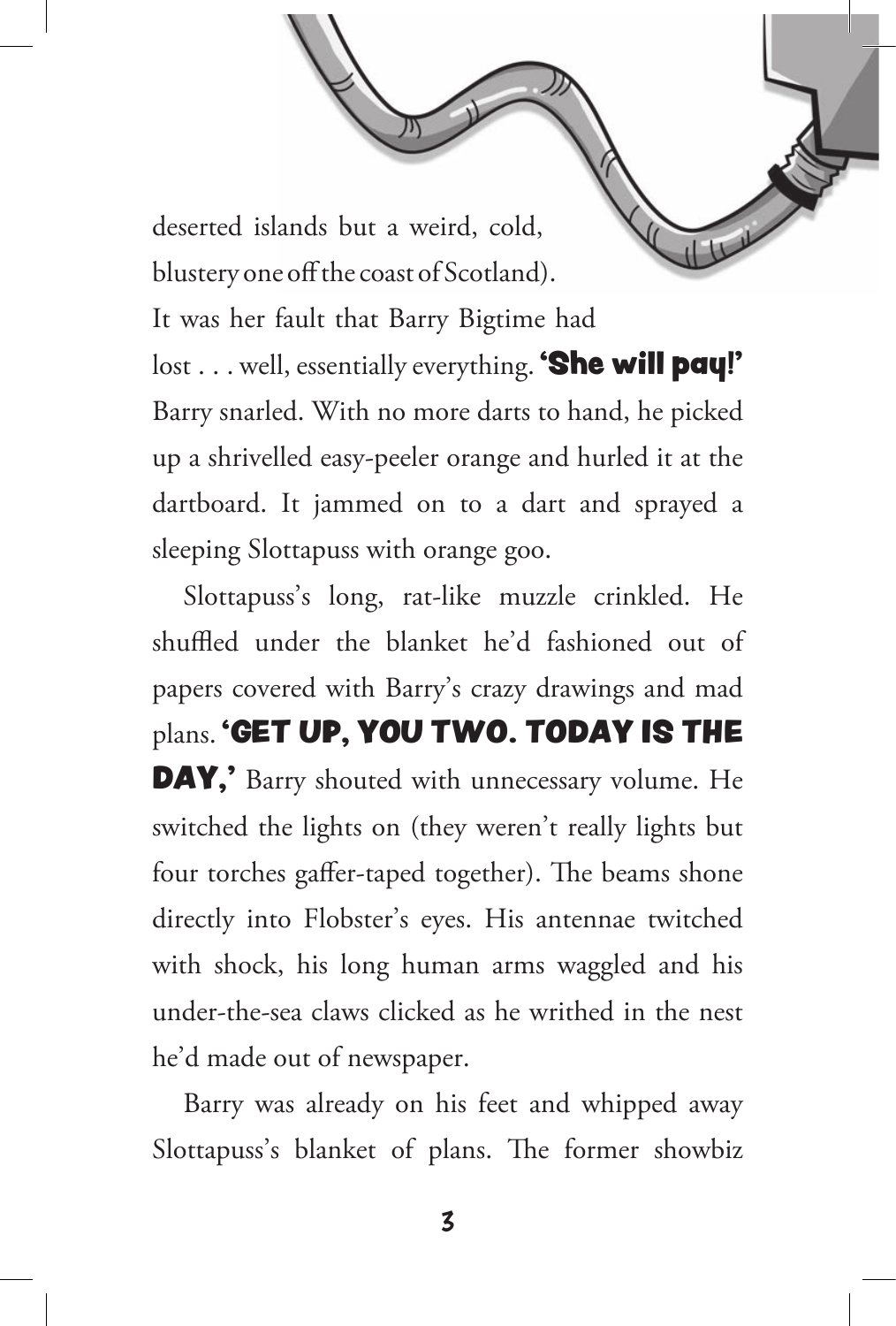

kingpin shuffled awkwardly to the front of the helicopter and spread the papers over the cockpit.

As well as being a musical genius, Barry was also an ACTUAL GENIUS. Some would say he was also an evil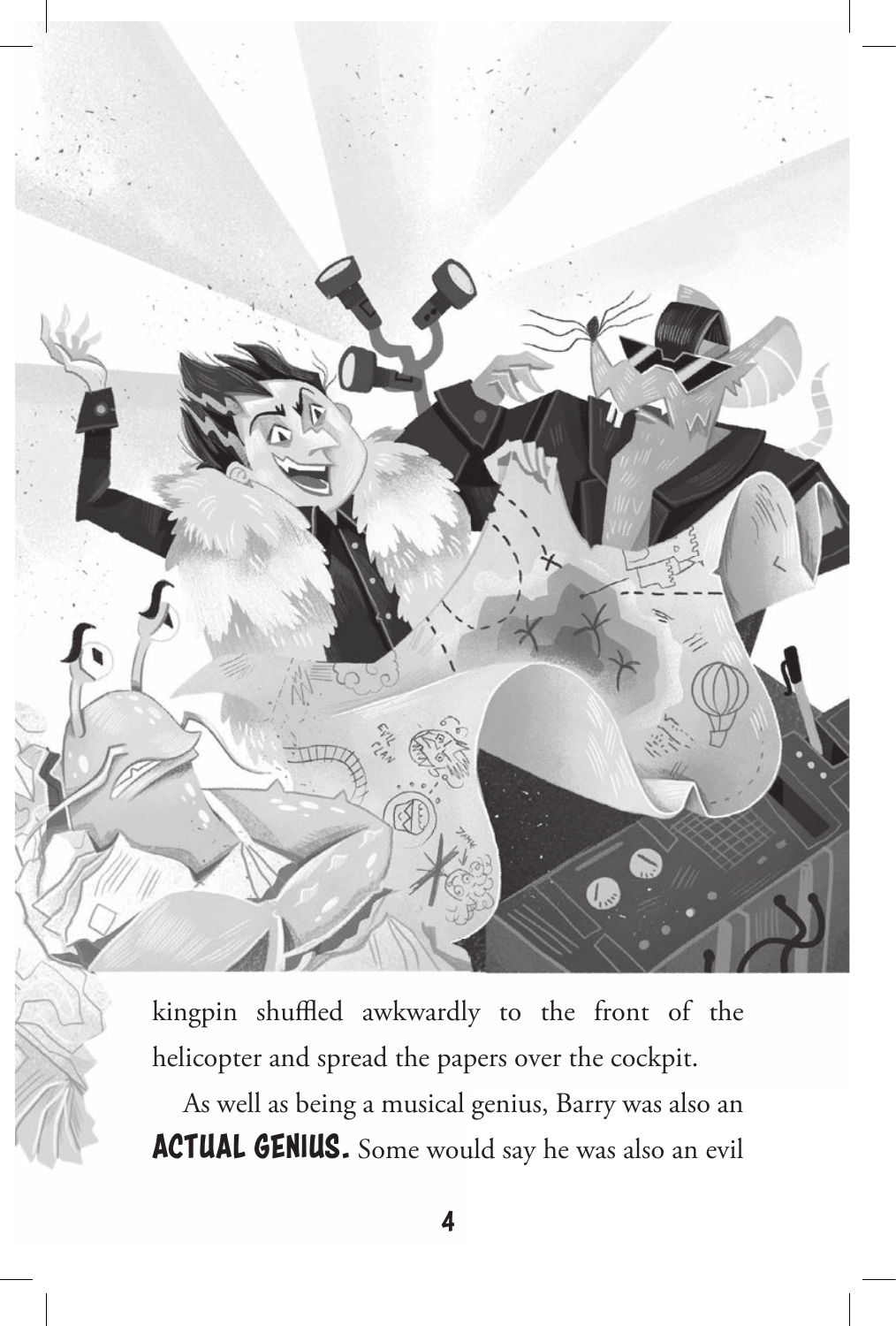genius. A tri-genius, if you will. His Boyband Generator could infuse superstar talent into human brains. You might think that Barry created this to make some great music, but, while some of his creations did make some toe-tapping tunes, the *real* reason Barry built the Boyband Generator was for fame, fortune and, most importantly, POWER.

With all of that now in the past and in the papers, Barry had been frantically designing a new machine. One that made the Boyband Generator look like one of those old phones that only had one game.

Barry's crazed eyes studied the plans one last time.

'DID YOU GET THE BIRTHDAY CARD LIKE I ASKED?' he yelled.

'Yes,' grumbled Slottapuss. 'I got it when I bought those oranges and almost scared the lady half to death, remember?'

The island they'd been hiding on was completely deserted, apart from one village that felt like it had been frozen sixty years in the past. The islanders hadn't discovered the internet, 5G, or even national